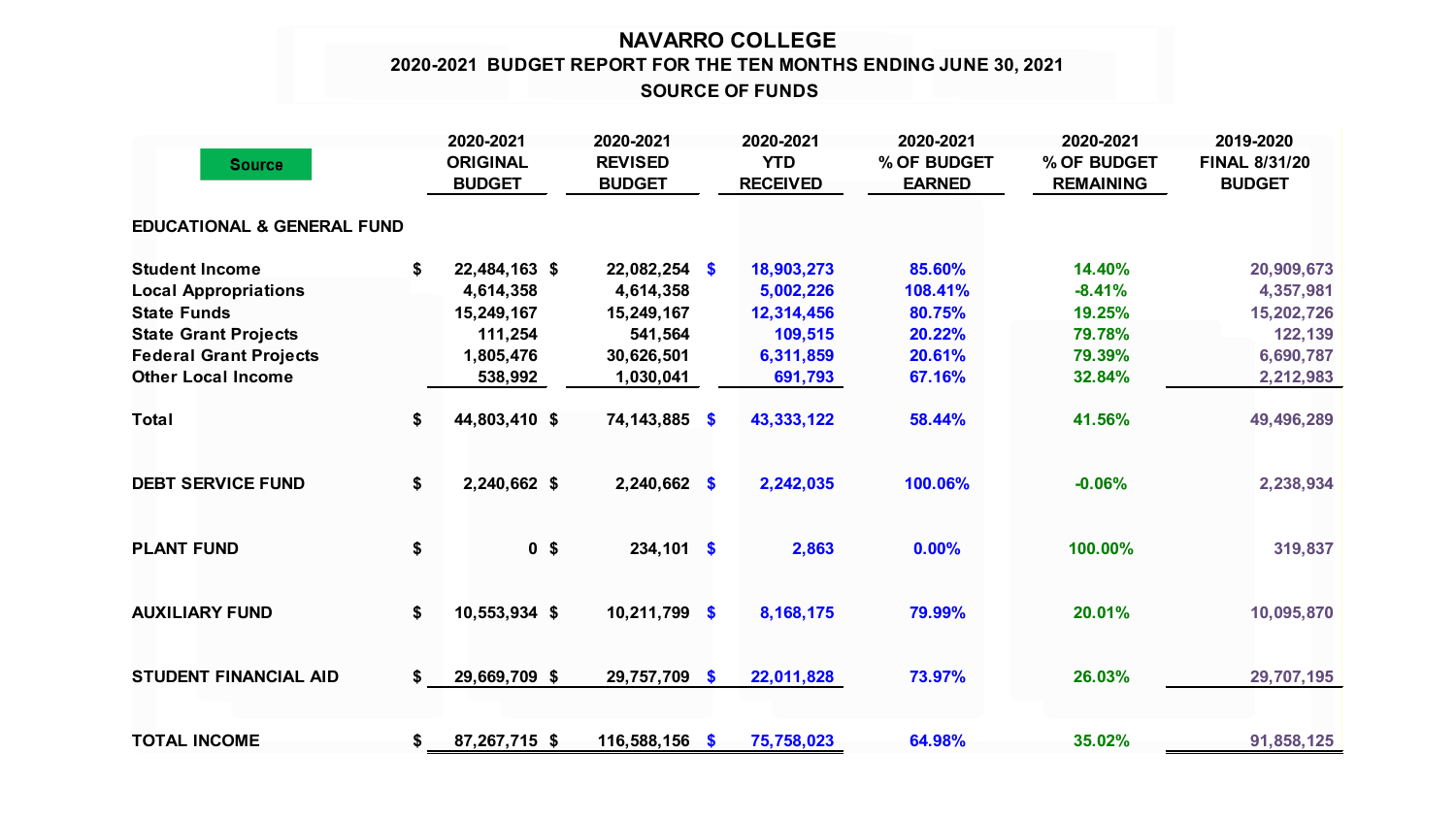## **NAVARRO COLLEGE 2019-2020 BUDGET REPORT FOR THE TEN MONTHS ENDING JUNE 30, 2020 SOURCE OF FUNDS**

|                                       |    | 2019-2020                        | 2019-2020                       |              | 2019-2020                     | 2019-2020                    | 2019-2020                       |  |
|---------------------------------------|----|----------------------------------|---------------------------------|--------------|-------------------------------|------------------------------|---------------------------------|--|
| <b>Source</b>                         |    | <b>ORIGINAL</b><br><b>BUDGET</b> | <b>REVISED</b><br><b>BUDGET</b> |              | <b>YTD</b><br><b>RECEIVED</b> | % OF BUDGET<br><b>EARNED</b> | % OF BUDGET<br><b>REMAINING</b> |  |
| <b>EDUCATIONAL &amp; GENERAL FUND</b> |    |                                  |                                 |              |                               |                              |                                 |  |
| <b>Student Income</b>                 | \$ | 22,186,176 \$                    | 20,909,673 \$                   |              | 20,615,159                    | 98.59%                       | 1.41%                           |  |
| <b>Local Appropriations</b>           |    | 3,868,321                        | 4,357,981                       |              | 4,571,489                     | 104.90%                      | $-4.90%$                        |  |
| <b>State Funds</b>                    |    | 15,202,726                       | 15,202,726                      |              | 12,336,775                    | 81.15%                       | 18.85%                          |  |
| <b>State Grant Projects</b>           |    | 155,935                          | 115,354                         |              | 85,993                        | 74.55%                       | 25.45%                          |  |
| <b>Federal Grant Projects</b>         |    | 2,212,462                        | 6,643,695                       |              | 2,608,863                     | 39.27%                       | 60.73%                          |  |
| <b>Other Local Income</b>             |    | 479,350                          | 1,207,983                       |              | 1,691,182                     | 140.00%                      | -40.00%                         |  |
| <b>Total</b>                          | \$ | 44,104,970 \$                    | 48,437,412 \$                   |              | 41,909,461                    | 86.52%                       | 13.48%                          |  |
| <b>DEBT SERVICE FUND</b>              | \$ | 2,238,934 \$                     | $2,238,934$ \$                  |              | 2,254,331                     | 100.69%                      | $-0.69%$                        |  |
| <b>PLANT FUND</b>                     | \$ | 0 <sup>5</sup>                   | 420,062 \$                      |              | 45,539                        | 0.00%                        | 100.00%                         |  |
| <b>AUXILIARY FUND</b>                 | \$ | 10,422,427 \$                    | 10,010,778 \$                   |              | 8,134,179                     | 81.25%                       | 18.75%                          |  |
| <b>STUDENT FINANCIAL AID</b>          | \$ | 29,707,195 \$                    | 29,707,195                      | - \$         | 24,638,635                    | 82.94%                       | 17.06%                          |  |
| <b>TOTAL INCOME</b>                   | \$ | 86,473,526 \$                    | 90,814,381                      | $\mathbf{s}$ | 76,982,145                    | 84.77%                       | 15.23%                          |  |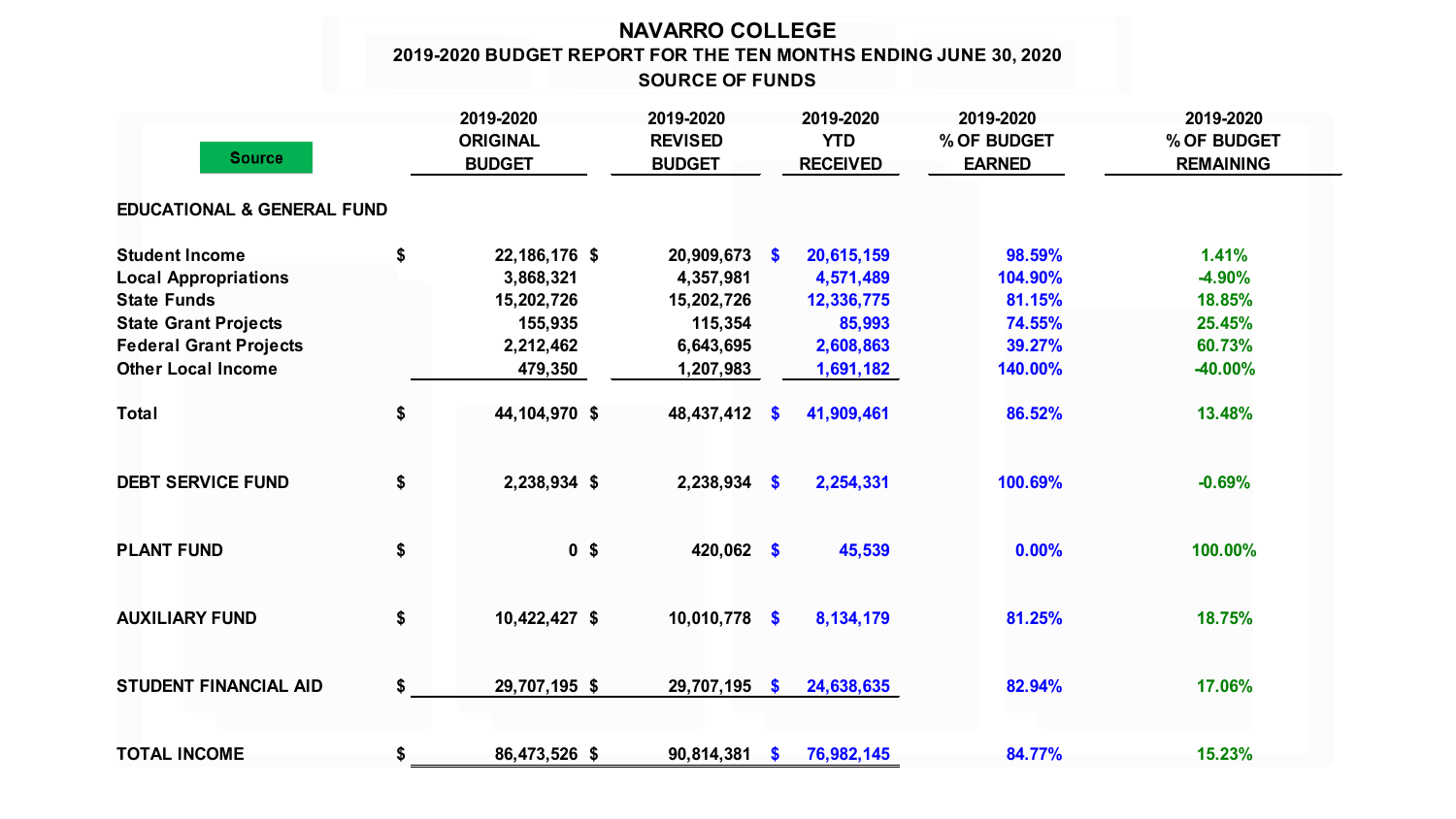## **NAVARRO COLLEGE 2020-2021 BUDGET REPORT FOR THE TEN MONTHS ENDING JUNE 30 , 2021 DISBURSEMENT OF FUNDS**

|                                           | 2020-2021            | 2020-2021      | 2020-2021       |               |                  | 2020-2021       | 2020-2021        | 2019-2020            |
|-------------------------------------------|----------------------|----------------|-----------------|---------------|------------------|-----------------|------------------|----------------------|
|                                           | <b>ORIGINAL</b>      | <b>REVISED</b> | <b>YTD</b>      |               | 2020-2021        | % OF BUDGET     | % OF BUDGET      | <b>FINAL 8/31/20</b> |
| <b>Disbursement</b>                       | <b>BUDGET</b>        | <b>BUDGET</b>  | <b>EXPENSED</b> |               | <b>OBLIGATED</b> | <b>EXPENDED</b> | <b>REMAINING</b> | <b>BUDGET</b>        |
| <b>EDUCATIONAL &amp; GENERAL FUND</b>     |                      |                |                 |               |                  |                 |                  |                      |
| <b>General Administration</b>             | \$<br>2,192,645 \$   | 2,304,218 \$   | 1,796,284       | \$            | 331,710          | 92.35%          | 7.65%            | 2,107,626            |
| <b>Student Services</b>                   | 3,776,017            | 3,667,499      | 2,442,000       |               | 617,982          | 83.44%          | 16.56%           | 3,501,082            |
| <b>General Institutional</b>              | 4,862,135            | 4,478,276      | 3,381,826       |               | 673,964          | 90.57%          | 9.43%            | 4,652,753            |
| <b>Instructional Administration</b>       | 1,445,011            | 1,437,501      | 1,011,119       |               | 186,614          | 83.32%          | 16.68%           | 1,395,697            |
| <b>Staff Benefits</b>                     | 7,168,132            | 7,168,132      | 5,209,531       |               | 959,003          | 86.05%          | 13.95%           | 6,236,252            |
| <b>Resident Instruction:</b>              |                      |                |                 |               |                  |                 |                  |                      |
| Academic                                  | 6,794,475            | 6,723,315      | 5,351,868       |               | 733,225          | 90.51%          | 9.49%            | 7,238,511            |
| <b>Career</b>                             | 6,307,742            | 6,293,966      | 4,761,017       |               | 1,004,099        | 91.60%          | 8.40%            | 6,062,073            |
| <b>Planetarium</b>                        | 76,603               | 77,842         | 65,974          |               | 11,271           | 99.23%          | 0.77%            | 82,672               |
| <b>Museum</b>                             | 155,520              | 156,368        | 105,079         |               | 30,213           | 86.52%          | 13.48%           | 172,979              |
| <b>Events</b>                             | 65,063               | 60,898         | 60,002          |               | 14,228           | 121.89%         | $-21.89%$        | 93,448               |
| Library                                   | 467,816              | 469,220        | 398,111         |               | 56,117           | 96.80%          | 3.20%            | 472,602              |
| <b>Community Services</b>                 | 2,000                | 2,000          | 1,227           |               | 502              | 86.45%          | 13.55%           | 1,700                |
| <b>Plant Maintenance &amp; Operations</b> | 4,049,309            | 4,094,323      | 2,642,765       |               | 784,409          | 83.71%          | 16.29%           | 4,597,598            |
| <b>Appropriations</b>                     | 5,679,816            | 5,811,242      | 4,614,321       |               | 269,489          | 84.04%          | 15.96%           | 6,064,782            |
| <b>State Grant Projects</b>               | 111,254              | 541,564        | 166,146         |               | 98,410           | 48.85%          | 51.15%           | 122,139              |
| <b>Federal Grant Projects</b>             | 1,615,845            | 30,464,870     | 6,579,403       |               | 654,823          | 23.75%          | 76.25%           | 6,495,349            |
| <b>Local Grant Projects</b>               | 34,027               | 392,651        | 118,703         |               | 151,839          | 68.90%          | 31.10%           | 199,026              |
| <b>Total</b>                              | \$<br>44,803,410 \$  | 74,143,885 \$  | 38,705,376      | \$            | 6,577,898        | 61.07%          | 38.93%           | 49,496,289           |
| <b>DEBT SERVICE FUND</b>                  | \$<br>2,240,662 \$   | $2,240,662$ \$ | 2,055,514       | $\mathbf{\$}$ | $\mathbf 0$      | 91.74%          | 8.26%            | 2,238,934            |
| <b>PLANT FUND</b>                         | \$<br>0 <sup>5</sup> | $234,101$ \$   | 105,576         | \$            | $\mathbf 0$      | 45.10%          | 54.90%           | 319,837              |
| <b>AUXILIARY FUND</b>                     | \$<br>10,553,934 \$  | 10,211,799 \$  | 6,434,755       | \$            | 1,978,962        | 82.39%          | 17.61%           | 10,095,870           |
| <b>STUDENT FINANCIAL AID</b>              | \$<br>29,669,709 \$  | 29,757,709 \$  | 22,408,450      | \$            | $\mathbf 0$      | 75.30%          | 24.70%           | 29,707,195           |
| <b>TOTAL DISBURSEMENTS</b>                | \$<br>87,267,715 \$  | 116,588,156 \$ | 69,709,671      | S             | 8,556,860        | 67.13%          | 32.87%           | 91,858,125           |